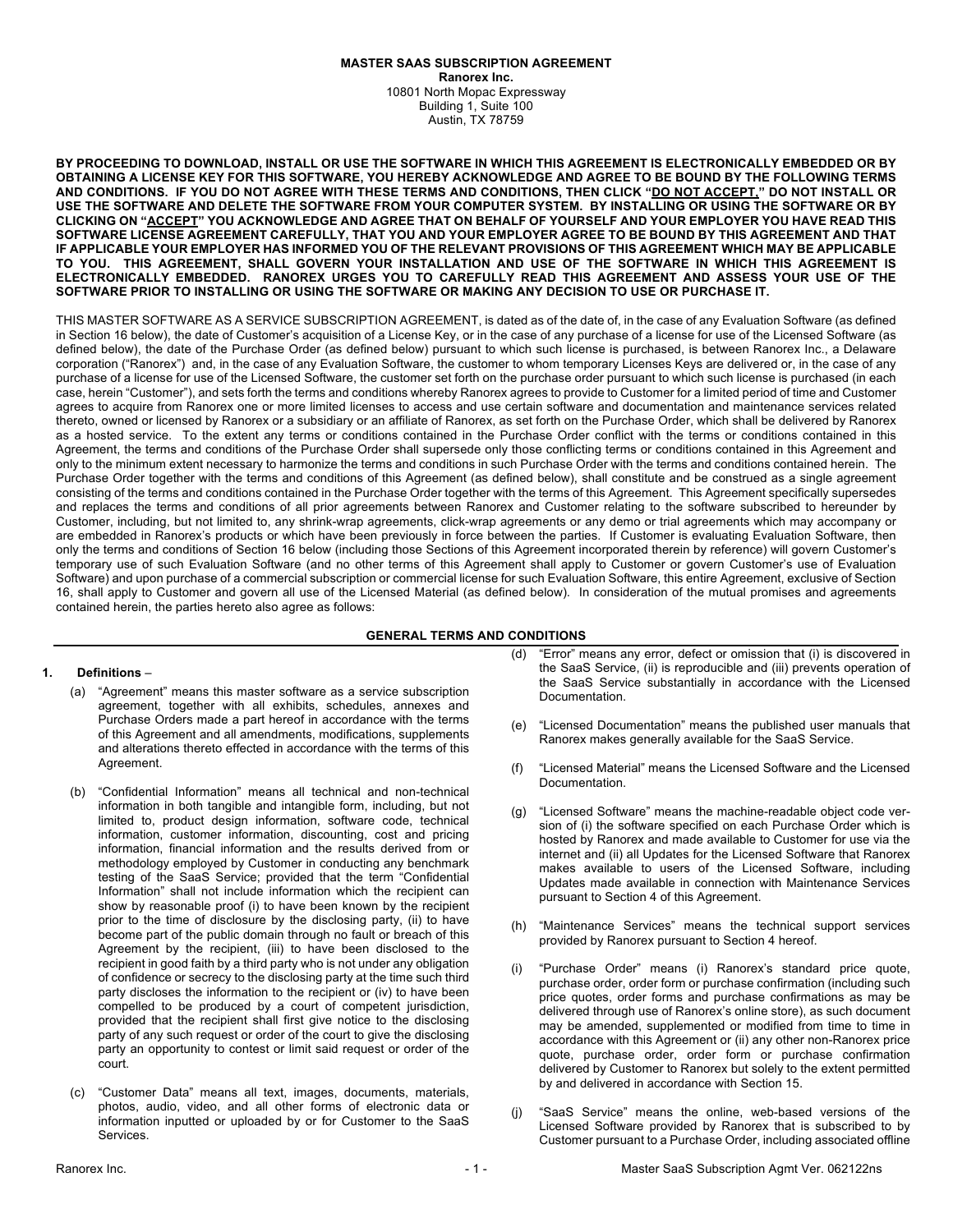components and third party applications. SaaS Services, offline components, and Third Party Applications are accessed as webbased applications unless specifically or otherwise set forth in a Purchase Order.

- (k) "Subscription Term" means, with respect to any SaaS Service, the subscription period specified on the Purchase Order pursuant to which Customer subscribed to such SaaS Service; together with all renewals thereof effected in accordance with the terms of this Agreement; provided that to the extent no such time period or duration is specified in the Purchase Order pursuant to which Customer subscribed to such SaaS Service, the period of time or duration of the subscription shall be one (1) year commencing on the date of such Purchase Order, together with all renewals thereof effected in accordance with the terms of this Agreement.
- (l) "Use" means each particular instance the Customer accesses and executes operation of the Licensed Software through use of the SaaS Service.
- (m) "User" means individuals who are authorized by Customer to use the SaaS Service, for whom subscriptions to a SaaS Service have been purchased, and who have been supplied user identifications and passwords by Customer (or by Ranorex at Customer's request). Users may include but are not limited to employees, consultants, contractors and agents of Customer, or, subject to the restrictions contained herein, third parties with whom Customer transacts business.
- (n) "Update" means any revision, enhancement, improvement or modification to or programming fix for the SaaS Service or Licensed Documentation which Ranorex makes generally available, incorporates into and makes a part of the SaaS Service or Licensed Documentation and does not separately price or market.

### **2. SAAS SERVICE & SUBSCRIPTION TYPES** –

- (a) **SaaS Service** Subject to the terms and conditions of this Agreement, including, but not limited to the applicable restrictions set forth in Section 2(b) below, and subject further to Customer's full compliance herewith and according to the scope, time period and other terms indicated on the applicable Purchase Order delivered in connection with this Agreement, Ranorex hereby grants Customer and Customer hereby accepts from Ranorex, a limited, nonexclusive, non-sublicensable (except as otherwise expressly provided in Section 17(a) below), and non-transferable (except as otherwise expressly provided in Section 17(a) below) right and license during the Subscription Term to access and use the SaaS Service in accordance with the applicable restrictions and conditions contained in this Agreement. Customer acknowledges that the only right granted by Ranorex to use the Licensed Software is via the SaaS Service as a software service hosted by Ranorex and made available to Customer via the internet. Ranorex does not grant Customer any right to install the Licensed Software on Customer's premises or on any equipment owned or controlled by Customer. Customer's right to use the SaaS Service during the Subscription Term shall extend to use by third parties under a written agreement with Customer to provide outsourcing services for Customer's own internal business operations; provided, that (i) such third parties have agreed to abide by the terms of this Agreement and (ii) Customer shall remain primarily liable for all acts and omissions by such third parties.
- (b) **Usage and Restrictions** Customer acknowledges and agrees that, as between Customer and Ranorex, Ranorex, its subsidiaries and affiliates and its licensors own and shall continue to own all right, title, and interest in and to the SaaS Service, Licensed Material and all derivatives thereof, including associated intellectual property rights under copyright, trade secret, patent, or trademark laws. This Agreement does not grant Customer any ownership interest in or to the SaaS Service or Licensed Material, but only a limited right and license to use the SaaS Service during the Subscription Term in accordance with the terms of this Agreement and each applicable Purchase Order. Customer further acknowledges and agrees that the licenses granted hereunder and the restrictions applicable to Customer's access and use of the SaaS Service will vary according to the type SaaS Service subscribed to by Customer and the type of subscription purchased by Customer. One or more of the restrictions

set forth in this Section 2 may apply to the SaaS Service depending upon the type of SaaS Service subscribed to by Customer, the type of subscription purchased and the terms contained in the applicable Purchase Order relating to the SaaS Services. Customer is encouraged to carefully review all terms and restrictions contained in this Section 2 and each Purchase Order. Customer hereby agrees to the following restrictions and conditions applicable to the SaaS Services as set forth in the Purchase Orders delivered by Customer under this Agreement:

- (i) For all SaaS Services made generally available by Ranorex on a per-User subscription basis (a "User Subscription"), Customer may Use such SaaS Service by no more than the specified number of Users for which subscriptions have been purchased, as set forth in a Purchase Order; and
- (ii) For all SaaS Services made generally available by Ranorex on a per-Use basis (a "Per-Use Subscription"), Customer may use such SaaS Service and execute the Licensed Software via the SaaS Service by no more than the number of Uses for which subscriptions have been purchased, as set forth in a Purchase Order.

Additional User subscriptions may be added during the Subscription Term for a pre-existing User Subscription. User Subscriptions are for designated Users and shall not be used or shared by more than one User but may be reassigned to new Users to replace existing Users by the Customer. In no event shall Customer access or use a Service in contravention of the foregoing restrictions applicable to such SaaS Service or any other restrictions contained in this Agreement. In no event shall Customer operate, use or access the SaaS Service or Licensed Software in contravention of the foregoing restrictions applicable to the SaaS Service or the Licensed Software or any other restrictions contained in this Agreement.

- (c) **High Risk Usage Prohibited** Customer may not use the SaaS Services for any military or nuclear-engineering purposes or software applications related thereto or in connection with any software application that is used in connection with monitoring or assessing human health without the express prior written consent of Ranorex.
- (d) **Renewal of Subscription Term** Upon expiration of each Subscription Term, unless otherwise specified in the applicable Purchase Order, all limited subscription licenses granted under this Agreement shall automatically renew for an additional Subscription Term equal to the preceding Subscription Term, and Ranorex will invoice Customer at the then-current subscription-based price for such additional Subscription Term, unless Ranorex is notified by Customer in writing within thirty (30) days from the date of receipt of Ranorex's notice of renewal that Customer elects not to renew such limited subscription license for an additional Subscription Term.
- (e) **Other Services**  All SaaS Services and Maintenance Services subscribed to by Customer shall be governed by this Agreement, together with the applicable Purchase Orders delivered hereunder. Unless otherwise agreed by the parties in writing, all professional services purchased by Customer in respect of the SaaS Services, if any, including implementation services, training services and professional services (collectively, "Ancillary Services"), shall be governed solely by a separate written mutually acceptable services agreement entered into by the parties or, in the absence of such agreement, Ranorex's standard professional services agreement, and acceptance of the SaaS Service shall not be contingent upon Customer's acceptance of any such Ancillary Services.

### **3. REGISTRATION AND PAYMENT TERMS** –

- (a) **Registration** To use and access the SaaS Service, Customer must register with Ranorex at DesignWise.Ranorex.com by generating a username and password for each User ("Registration"). All passwords shall be personal and non-transferable. The parties shall treat all passwords and usernames generated for the purpose of Registration as Confidential Information.
- (b) **Payment** Upon delivery of a Purchase Order by Customer, Ranorex shall deliver an invoice to Customer specifying the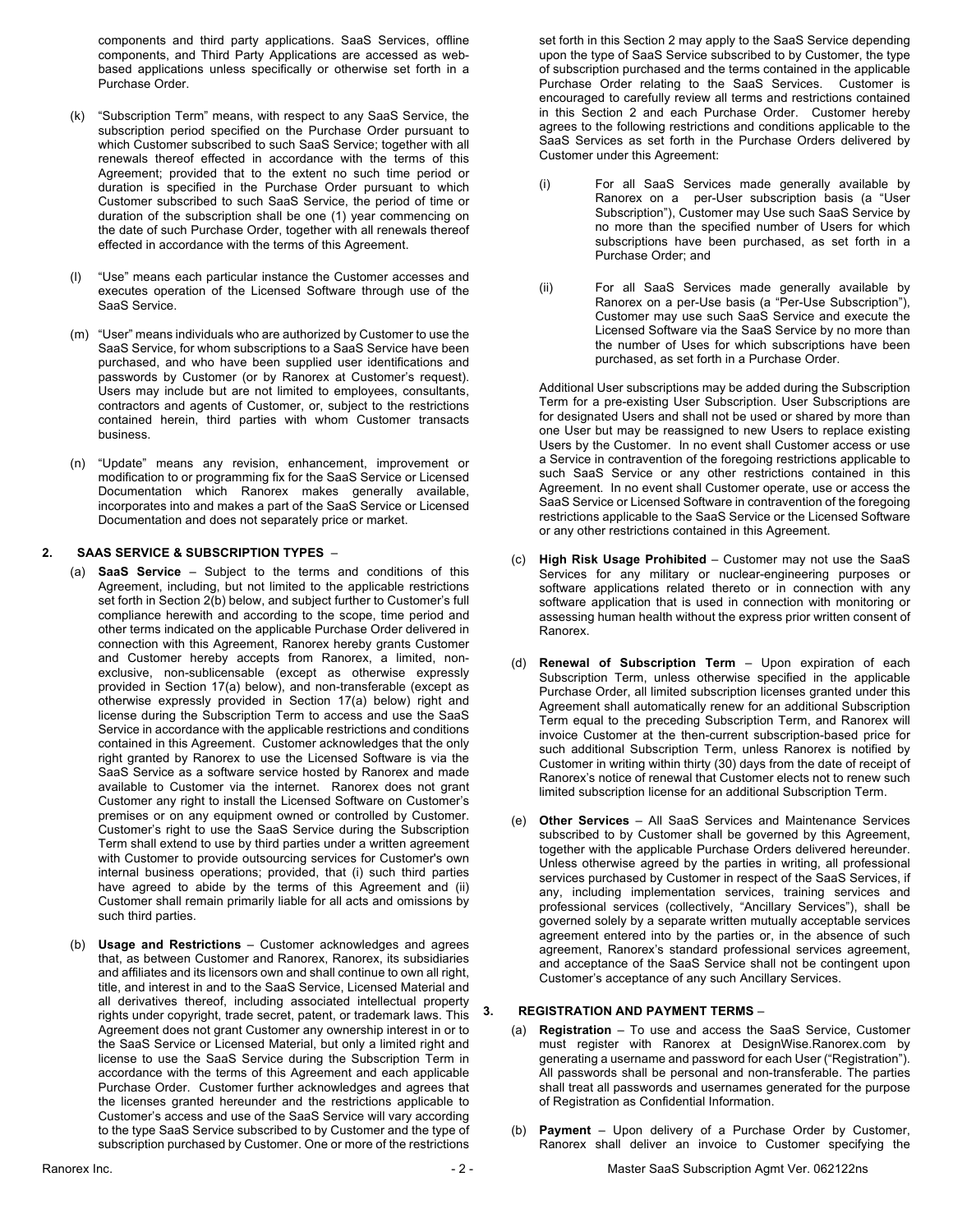subscription fees payable pursuant to such Purchase Order for the Subscription Term. Customer shall pay all subscription fees specified therein within thirty (30) days of Customer's receipt of such invoice and shall pay such amount in the currency designated therein by Ranorex. In the event that Customer elects to purchase a SaaS Service online through use of Ranorex's website or online store, Customer is required to pay all fees due hereunder with a credit card, and Customer (i) shall provide Ranorex with a valid form of credit card payment at the time of such purchase and to keep all such credit card information current and accurate in respect of all renewal fees, (ii) shall promptly notify Ranorex if its credit card has changed or has been declined and (iii) hereby consents to Ranorex automatically processing and charging all fees due by Customer hereunder as they become due, including all renewal fees, to the credit card submitted by Customer. All fees payable by Customer in respect of such Ancillary Services may be separately invoiced. Customer's payment obligation with respect to all subscription fees owing hereunder shall be independent of the provision of Ancillary Services, whether or not such Ancillary Services are separately invoiced. Any late payment of any amount owing hereunder shall accrue interest at a rate equal to the lesser of (i) 15% per annum and (ii) the maximum rate permitted by law.

(c) **Taxes** – All payments referred to in this Agreement are exclusive of value added tax, sales tax and any other applicable taxes, duties or imposts which (with the exception only of those based on Ranorex's income) shall also be payable by Customer in accordance with applicable law.

**4. MAINTENANCE** – Ranorex does not warrant that the SaaS Service will operate error-free or may be used error-free. Customer's right to use the SaaS Service during the Subscription Term shall include the provision of Maintenance Services by Ranorex at no additional fee. Upon Customer's payment of the subscription fees associated with the Subscription Term purchased by Customer for the SaaS Service specified in a Purchase Order, Ranorex shall provide Maintenance Services in accordance with this Section 4 and in accordance with any additional Maintenance Services terms specified in such Purchase Order. Ranorex or its authorized representative will provide Maintenance Services for the SaaS Service during each Subscription Term. Maintenance Services includes problem determinations, reasonable problem resolutions, provisioning of software program temporary fixes and new releases. Maintenance Services shall also include the additional Maintenance Service terms expressly set forth in writing in the Purchase Order delivered by Customer, which are hereby incorporated herein by reference. Maintenance Services shall entitle Customer to receive, at no additional cost, all Updates. Ranorex shall reserves the right to update the SaaS Service at any time without notice to Customer.

# **5. PROPRIETARY RIGHTS**

- (a) Customer shall not acquire, by virtue of this Agreement, any right or license other than as expressly provided herein. Customer shall not reproduce the SaaS Services or the Licensed Material or other confidential or proprietary information of Ranorex, except as provided in this Agreement. All proprietary rights in and to the SaaS Service, the Licensed Material and all Evaluation Software (as defined in Section 16 below), all derivatives, translations, modifications, adaptations, improvements, enhancements or developments thereof and all confidential or proprietary information of Ranorex, including without limitation, all rights under and with respect to patents, copyrights, trademarks and rights under the trade secret laws of any jurisdiction shall remain the sole property of Ranorex, its subsidiaries or affiliates or its applicable licensors, whether recognized by or perfected under applicable local law. Customer shall promptly notify Ranorex of any infringement of Ranorex's proprietary rights of which it becomes aware.
- (b) Customer shall retain ownership of all rights, title and interest in and to all Customer Data. Customer is solely responsible for obtaining all consents necessary to process any Customer Data, including any personally identifiable information inputted or uploaded into the SaaS Service or the Licensed Software by Customer or Users and Customer shall fully comply with all applicable laws governing the processing, disclosure, transmission or protection of personally identifiable information. Ranorex shall maintain appropriate administrative, physical, and technical safeguards for protection of Customer Data as set forth in the Ranorex Data Processing Agreement, which is incorporated hereby by this reference, and

Ranorex's Privacy Policy, as each may be amended from time to time, and are available on Ranorex website. For information about how we collect, use, share, or otherwise process personally identifiable information about you and your use of our SaaS Service, please see Ranorex Privacy Policy. Neither Customer nor its users shall use the SaaS Service to: (i) send, upload or otherwise transmit any Customer Data that is unlawful, threatening, abusive, harassing, tortious, defamatory, vulgar, obscene, libelous, invasive of another's privacy, hateful, or racially, ethnically or otherwise objectionable; (ii) upload or otherwise transmit, display or distribute any Customer Data that infringes any trademark, trade secret, copyright or other proprietary or intellectual property rights of any person; (iii) upload or otherwise transmit any material that contains software viruses or any other computer code, files or programs designed to interrupt, destroy or limit the functionality of any computer software or hardware or telecommunications equipment; (iv) interfere with or disrupt the SaaS Service or networks connected to the SaaS Service; or (v) violate any applicable law or regulation. Ranorex shall not (A) modify Customer Data except for the provision of the SaaS Service, (B) disclose Customer Data except as required by law or (C) access or use Customer Data except (I) in accordance with Section 13, (II) to prevent or address service or technical problems, or (III) at Customer's request in connection with the provision of the SaaS Services and Maintenance Services.

### **6. LIMITED WARRANTIES**

- (a) **Warranty by Ranorex** Ranorex warrants to Customer that during the Subscription Term (the "Warranty Period") the SaaS Service will perform substantially as described in the accompanying Licensed Documentation. Ranorex does not warrant that (i) the SaaS Service will satisfy or may be customized to satisfy any of Customer's requirements or any other particular use or (ii) the use of the SaaS Service will be uninterrupted or error-free. Laws from time to time in force may imply warranties that cannot be excluded or can only be excluded to a limited extent. This Agreement shall be read and construed subject to any such statutory provisions.
- (b) **Remedies**  If at any time during the Warranty Period, Ranorex breaches the warranty set forth in clause (a) above, then Customer shall promptly notify Ranorex of such Error or breach and Ranorex shall (A) use all commercially reasonable efforts to correct such Error or breach within thirty (30) days of notification or (B) provide Customer within thirty (30) days of notification with a plan reasonably acceptable to Customer for correcting such Error or breach. If such Error or breach is not corrected or if a reasonably acceptable plan for correcting such Error or breach is not established within such thirty (30) day period, Customer may terminate this Agreement and Ranorex shall refund to Customer the pro rata portion of all pre-paid subscription fees actually paid by Customer for the defective SaaS Service in respect of the remaining portion of the current Subscription Term. Ranorex's obligations under this Section 6(b) shall be waived in the event such Error or breach is due to (I) any defect in or misconfiguration of Customer's computer hardware or network, (II) the failure of Customer's internet service, or (III) an unauthorized alteration, revision or configuration of the SaaS Service or to Customer's computer system by Customer or its employees. Customer acknowledges that this Section 6(b) sets forth Customer's sole and exclusive remedy, and Ranorex's and its authorized representatives' sole and exclusive liability, for any breach of warranty, Error or failure of the SaaS Service to function properly.
- (c) **Warranty by Customer**  Customer warrants to Ranorex that Customer shall not (i) use the SaaS Service to process, store or transmit infringing, libelous, or otherwise unlawful or tortious material, or to use, copy, modify, process, store or transmit material in violation of third-party privacy rights, (ii) use the SaaS Service to transmit advertisements, viruses, worms, time bombs, Trojan horses or other harmful or malicious code, files, scripts, agents or programs, or (iii) attempt to gain authorized access to the SaaS Service, the Licensed Software or the related systems or networks used to maintain the SaaS Service.
- (d) **Third Party Websites**. Ranorex may include in the SaaS Service links to other sites on the internet that are owned and operated by third parties, including other affiliates or customers of Ranorex (all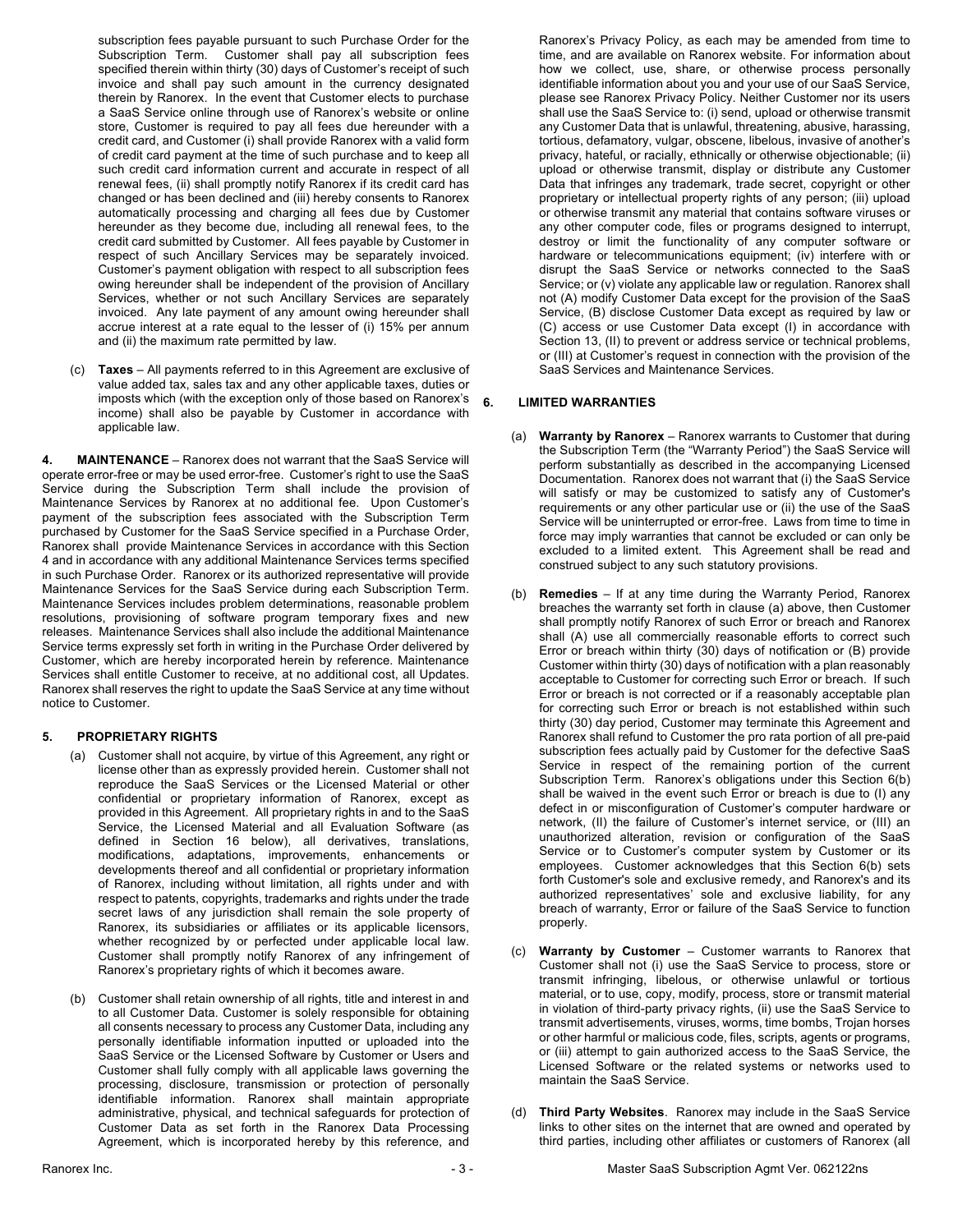such internet sites, "Third Party Sites"). Customer acknowledges that Ranorex is not responsible for the availability of, or the content located on or through, any Third Party Sites. Customer's use of Third Party Sites is subject to the terms of use and privacy policies of each such Third Party Site, and Ranorex is not responsible for the products, services or content offered or made available on any Third Party Site.

**(e) Disclaimer – EXCEPT AS EXPRESSLY PROVIDED IN THIS AGREEMENT, ALL WARRANTIES, REPRESENTATIONS, INDEMNITIES AND GUARANTEES WITH RESPECT TO THE SAAS SERVICE AND THE LICENSED MATERIAL, WHETHER EXPRESS OR IMPLIED, ARISING BY LAW, CUSTOM, PRIOR ORAL OR WRITTEN STATEMENTS BY RANOREX OR ITS AUTHORIZED REPRESENTATIVES OR OTHERWISE (INCLUDING, BUT NOT LIMITED TO ANY WARRANTY OF MERCHANTABILITY OR FITNESS FOR PARTICULAR PURPOSE) ARE HEREBY OVERRIDDEN AND DISCLAIMED.**

### **7. INDEMNITY**

- (a) **Indemnity by Ranorex** Subject to this Section 7 and Section 8 below, Ranorex agrees during the Subscription Term to indemnify, defend and hold harmless Customer from and against all claims, damages, losses, liabilities and expenses (including, but not limited to, reasonable attorneys' fees) arising out of any claim by a third party asserting that the SaaS Service, the Licensed Material or any of Customer's use thereof, infringes upon any third party's patent, copyright or trademark, provided that (i) Customer promptly notifies Ranorex in writing no later than thirty (30) days after Customer's notice of any potential claim, (ii) Customer permits Ranorex to defend, compromise or settle the claim, and provided further that no settlement intended to bind Customer shall be made without Customer's prior written authorization and (iii) Customer gives Ranorex all available information, reasonable assistance, and authority to enable Ranorex to do so.
- (b) **Alternative Remedy** If a claim described in Paragraph 7(a) may or has been asserted, Customer will permit Ranorex, at Ranorex's option and expense, to (i) procure the right to continue using the SaaS Service during the current Subscription Term or (ii) replace or modify the SaaS Service or the Licensed Material to eliminate the infringement while providing functionally equivalent performance. If neither of the foregoing remedies are practicable then Customer may terminate this Agreement and Ranorex shall refund to Customer the pro rata portion of all pre-paid subscription fees actually paid by Customer for such SaaS Service in respect of the remaining portion of the current Subscription Term.
- **(c) Limitation** Ranorex shall have no indemnity obligation to Customer hereunder if the violation or infringement claim results from (i) a correction or modification of the SaaS Service or Licensed Material not provided by Ranorex or its authorized representative, (ii) the combination of the SaaS Service with other non-Ranorex software or services, (iii) Customer's failure to obtain all consents and licenses necessary to process the Customer Data processed by Customer using the SaaS Service or (iv) continuing the allegedly infringing activity after receiving written notice of such infringement claim from Ranorex.
- **(d) Indemnity by Customer**  Customer shall defend Ranorex against all claims, damages, losses, liabilities and expenses (including, but not limited to, reasonable attorneys' fees) arising out of any claim by a third party asserting that the Customer Data or the Customer's processing of Customer Data through use of the SaaS Service infringes upon or misappropriates any third party's patent, copyright, trademark or other intellectual property right or violates any third party data privacy laws, provided that (i) Ranorex promptly notifies Customer in writing no later than thirty (30) days after Ranorex's notice of any potential claim, (ii) Ranorex permits Customer to defend, compromise or settle the claim, and provided further that no settlement intended to bind Ranorex shall be made without Ranorex's prior written authorization and (iii) Ranorex gives Customer all available information, reasonable assistance, and authority to enable Customer to do so.

# **8. NO CONSEQUENTIAL DAMAGES – UNDER NO CIRCUMSTANCES WILL EITHER PARTY, THEIR RESPECTIVE AFFILIATES OR ANY OF**

**THEIR RESPECTIVE AUTHORIZED REPRESENTATIVES BE LIABLE FOR ANY CONSEQUENTIAL, INDIRECT, SPECIAL, PUNITIVE, EXEMPLARY OR INCIDENTAL DAMAGES, WHETHER FORESEEABLE OR UNFORE-SEEABLE, BASED ON CLAIMS BY THE OTHER PARTY OR ANY THIRD PARTY (INCLUDING, BUT NOT LIMITED TO, CLAIMS FOR LOSS OF DATA, GOODWILL, PROFITS, USE OF MONEY OR USE OF THE LICENSED MATERIALS, INTERRUPTION IN USE OR AVAILABILITY OF DATA, STOPPAGE OF OTHER WORK OR IMPAIRMENT OF OTHER ASSETS), ARISING OUT OF BREACH OF EXPRESS OR IMPLIED WAR-RANTY, BREACH OF CONTRACT, MISREPRESENTATION, NEG-LIGENCE, STRICT LIABILITY IN TORT OR OTHERWISE, EXCEPT ONLY IN THE CASE OF PERSONAL INJURY WHERE AND TO THE EXTENT THAT APPLICABLE LAW REQUIRES SUCH LIABILITY. IN NO EVENT WILL THE AGGREGATE LIABILITY INCURRED BY RANOREX, ITS AFFILIATES OR ANY OF THEIR RESPECTIVE AUTHORIZED REPRESENTATIVES IN ANY ACTION OR PROCEEDING EXCEED THE TOTAL AMOUNT ACTUALLY PAID BY CUSTOMER DURING THE CURRENT SUBSCRIPTION TERM FOR THE SPECIFIC LICENSED SOFTWARE THAT DIRECTLY CAUSED THE DAMAGE.**

# **9. CONFIDENTIALITY**

- (a) **Confidentiality.** Customer acknowledges that the SaaS Service and the Licensed Materials incorporate confidential and proprietary information developed or acquired by or licensed to Ranorex and that all results of testing of the SaaS Service, whether performed by Customer or another third party, are confidential. In no event will Customer publish or disclose the results of any testing or performance specifications of the SaaS Services without Ranorex's express prior written consent. A party that receives Confidential Information (the "Receiving Party") from the other party (the "Disclosing Party") shall not: (i) export or re-export (within the meaning of US laws or other export control laws or regulations) any Confidential Information, except in strict compliance with US laws; (ii) reverse engineer any Confidential Information; or (iii) disclose or make available the Disclosing Party's Confidential Information to any of the Receiving Party's employees, agents, contractors or consultants or to any third parties, except those that have agreed in writing to be bound by terms and conditions substantially similar to, and no less restrictive with respect to limitations on use and disclosure, than those contained in this Agreement and each of which have a "need to know" in order to carry out the purposes set forth in this Agreement. Each party shall take all reasonable precautions necessary to safeguard the confidentiality of all Confidential Information disclosed by the other party, including those precautions (A) taken by the disclosing party to protect its own Confidential Information and (B) which the disclosing party or its authorized representative may reasonably request from time to time. Neither party shall allow the removal or defacement of any confidentiality or proprietary notice placed on the Confidential Information disclosed by the disclosing party. The placement of copyright notices on Confidential Information shall not constitute publication or otherwise impair their confidential nature of such information.
- **(b) Disclosure**  If an unauthorized use or disclosure of the disclosing party's Confidential Information occurs within the recipient party's enterprise, the recipient party will immediately notify the disclosing party or its authorized representative and take, at recipient party's expense, all steps which may be available to recover such Confidential Information and to prevent its subsequent unauthorized use or dissemination.

**10. TERMINATION** – Customer's right to access and use a SaaS Service will automatically terminate upon expiration or termination of the Subscription Term for such SaaS Service. In addition to the termination rights afforded Customer in Sections 6(b) and 7(b) hereof, upon 30-days prior written notice to Ranorex, Customer may terminate this Agreement and all subscriptions purchased hereunder; provided, however, that Customer shall not be entitled to any refund or credit (except as otherwise expressly set forth in Sections 6(b) and 7(b) of this Agreement) of any amounts paid by Customer or a release from or cancellation, waiver or novation of any amounts payable or promised to be paid by Customer hereunder and all such amounts payable or promised to be paid by Customer in respect of the remaining portion of the current Subscription Term shall automatically accelerate, become immediately due and payable and shall survive termination of this Agreement. If Customer or any of Customer's employees, consultants, authorized representatives or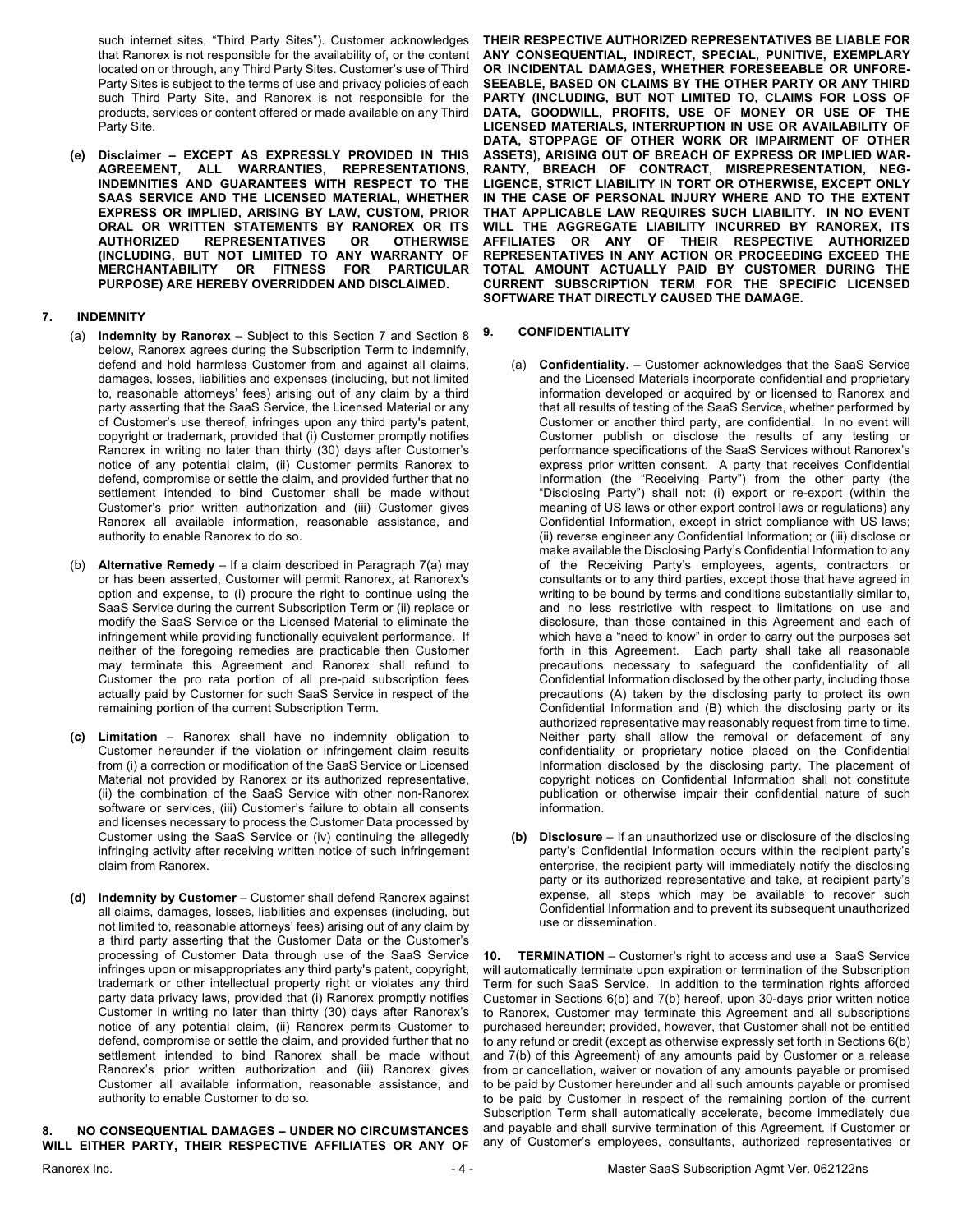permitted third parties breach any term or condition of this Agreement, Ranorex may terminate this Agreement, without judicial or administrative resolution or obligation to refund and all amounts payable or promised to be paid by Customer in respect of the remaining portion of the current Subscription Term shall automatically accelerate, become immediately due and payable and shall survive termination of this Agreement. This Agreement will terminate automatically if Customer ceases to do business, becomes insolvent, goes or is put into receivership or liquidation, passes a resolution for its winding up (other than for the purpose of reconstruction or amalgamation) or for any of the foregoing, makes an arrangement for the benefit of its creditors, enters into bankruptcy, suspension of payments, moratorium, reorganization or any other proceeding that relates to insolvency or protection of creditors' rights or takes or suffers any similar action in consequence of debt. Upon the termination of this Agreement for any reason, all rights granted to Customer hereunder will cease, and Customer will promptly (A) cease access to and use of the SaaS Service and purge any Licensed Software and any related Updates from all of Customer's computer systems, storage media and other files, (B) destroy the Licensed Documentation and all copies thereof and (C) deliver to Ranorex an affidavit certifying that Customer has complied with these termination obligations. The provision of Sections 1, 3(a), 3(b), 8 through 15 and 17 shall survive the termination of this Agreement.

**11. U.S. EXPORT RESTRICTIONS** – Customer acknowledges that the Licensed Materials and all related technical information, documents and materials are subject to export controls under the U.S. Export Administration Regulations. Customer covenants and agrees to comply with all import and export control regulations of the United States with respect to the Licensed Material. Customer acknowledges that it may not re-export or divert the Licensed Material or any related technical information, document or material, or direct derivatives thereof, to any country set forth on the U.S. Department of Commerce's list of State Sponsors of Terror (currently, Cuba, Iran, North Korea, Sudan and Syria), including any future changes to the government's list of State Sponsors of Terror.

**12. EQUITABLE RELIEF** – The parties recognize that Sections 5, 9, 11 and 13 are necessary for the protection of the business and goodwill of the parties and are considered by the parties to be reasonable for such purpose. The parties agree that any breach of such Sections would cause the other party substantial and irreparable damage and therefore, in the event of any such breach, in addition to other remedies which may be available, the nonbreaching party shall have the right to seek specific performance and other injunctive and equitable relief in a court of law.

**13. REPORTING, COMPLIANCE & AUDIT**– Ranorex reserves the right to gather data on usage of the SaaS Service by Customer, including server IP addresses, email addresses of Users, domain counts, the number of Uses, the quantity/volume of Customer Data, and applications processed and other information deemed relevant, to ensure that the SaaS Service is being used in accordance with the terms of this Agreement. Customer hereby consents to Ranorex gathering and processing such usage information and agrees not to block, electronically or otherwise, the transmission of data required for compliance with this Agreement. Any unauthorized use of the SaaS Service by Customer or other use by Customer in violation of the restrictions contained in this Agreement shall be deemed a material breach of this Agreement. In addition to the foregoing, within ten (10) business days of Customer's receipt of Ranorex's written request, Customer shall provide to Ranorex a written report certifying to Ranorex the number of users of the SaaS Service, the identity of the Users, the total number of Uses, the quantity of Customer Data or applications processed using the SaaS Service, in each case for the time period so specified in Ranorex's written request, together with such other information as may be requested by Ranorex and necessary to confirm Customer's compliance with the terms of this Agreement. The auditing, reporting and certification rights and obligations set forth in this Section 13(a) shall survive termination of this Agreement for a period of eighteen months.

**14. ENFORCEABILITY** – If for any reason a court of competent jurisdiction finds any provision of this Agreement, or portion thereof, to be unenforceable, void, invalid or illegal, that provision shall be enforced to the maximum extent permissible so as to effect the intent of the parties, and the remainder of this Agreement shall continue in full force and effect.

# **15. ENTIRE AGREEMENT**

(a) Customer acknowledges that it has read this Agreement, understands it and agrees to be bound by its terms. Customer and Ranorex further agree that, subject to clause (b) below, this Agreement, together with all Purchase Orders delivered in connection herewith and all exhibits, schedules and annexes hereto, is the complete and exclusive statement of the agreement between Customer and Ranorex and supersedes all proposals, oral or written, and all other communications between the parties relating to the subject matter of this Agreement, including any shrink-wrap agreements, click-wrap agreements or demo or trial agreements which may accompany or be embedded in the SaaS Service or the Licensed Material or which may have been previously in force between the parties. Subject to clause (b) below, this Agreement may not be amended, modified, supplemented or altered except by a written agreement that is signed by both parties.

**(b) UNDER NO CIRCUMSTANCES MAY THE TERMS OF THIS AGREEMENT OR ANY RANOREX PURCHASE ORDER BE**  SUPPLEMENTED, ALTERED, **SUPERSEDED OR REPLACED BY ANY NON-RANOREX INVOICE OR NON-RANOREX PURCHASE ORDER OR OTHER SIMILAR INSTRUMENT DELIVERED BY CUSTOMER TO RANOREX. EACH PARTY ACKNOWLEDGES AND AGREES THAT, SOLELY AS A CONVENIENCE TO CUSTOMER AND**  FOR CUSTOMER'S INTERNAL ACCOUNTING **PROCEDURES, CUSTOMER MAY DELIVER TO RANOREX A CUSTOMER INVOICE OR CUSTOMER PURCHASE ORDER OR OTHER SIMILAR DOCUMENT FOR ANY TRANSACTION CONTEMPLATED HEREUNDER AND THAT NO ACTION BY RANOREX, INCLUDING RANOREX'S DELIVERY OF THE SAAS SERVICES OR ANY LICENSED MATERIALS OR ACCEPTANCE OF PAYMENT, SHALL BE DEEMED TO BE ACCEPTANCE OF ANY OF THE TERMS OR CONDITIONS CONTAINED IN SUCH CUSTOMER INVOICE OR CUSTOMER PURCHASE ORDER OR OTHER SIMILAR INSTRUMENT AND SUCH TERMS AND CONDITIONS SHALL BE VOID AND OF NO FORCE OR EFFECT, UNLESS ACCEPTED BY RANOREX PURSUANT TO A WRITTEN INSTRUMENT SIGNED BY BOTH PARTIES.**

### **16. TRIAL LICENSE**

- (a) If Customer is evaluating Evaluation Software (as defined below), then only the terms and conditions of this Section 16 (including those Sections of this Agreement incorporated in this Section 16 by reference) will govern Customer's temporary use of such Evaluation Software (and no other terms of this Agreement shall apply to Customer or govern Customer's use of Evaluation Software) and upon purchase of a commercial license or commercial subscription for such Evaluation Software, this entire Agreement, exclusive of this Section 16, shall apply to Customer and govern all use of the SaaS Service and the Licensed Material.
- (b) Ranorex is the owner and provider of certain proprietary software and documentation that Customer may request to use, from time to time, on a temporary basis for the sole purpose of testing and evaluating such software prior to purchasing a commercial subscription for such software ("Evaluation Software"). All access and usage of Evaluation Software by Customer requires a temporary User generated username and password ("Trial Registration") and Customer is only permitted to use Evaluation Software during the term identified on Ranorex's website (the "Trial Term").
- (c) Evaluation Software is provided to Customer solely for evaluation purposes for Customer's own testing and evaluation purposes (an "Evaluation") and upon Trial Registration Ranorex hereby grants Customer a non-transferable, nonexclusive, limited license to access and use the Evaluation Software for such Evaluation during the period commencing on the date Customer first accesses the Evaluation Software and ending on the expiration of the Trial Term (including any extensions thereof authorized by Ranorex, the "Evaluation Period"). Evaluation Software may be used by Customer solely for Customer's internal evaluation purposes and may not be used for any commercial purpose or any purpose for which Customer charges any third party a fee. Customer agrees not to cause or permit the reverse engineering, disassembly, modification, translation or decompilation of any Evaluation Software. Customer shall not copy the Evaluation Software or create or develop any derivative software based upon the Evaluation Software.
- Ranorex Inc. **Example 20 and Subscription Agmt Ver. 062122ns** 5 **1999 Master SaaS Subscription Agmt Ver. 062122ns** (d) Customer acknowledges that all Evaluation Software incorporates confidential and proprietary information developed or acquired by or